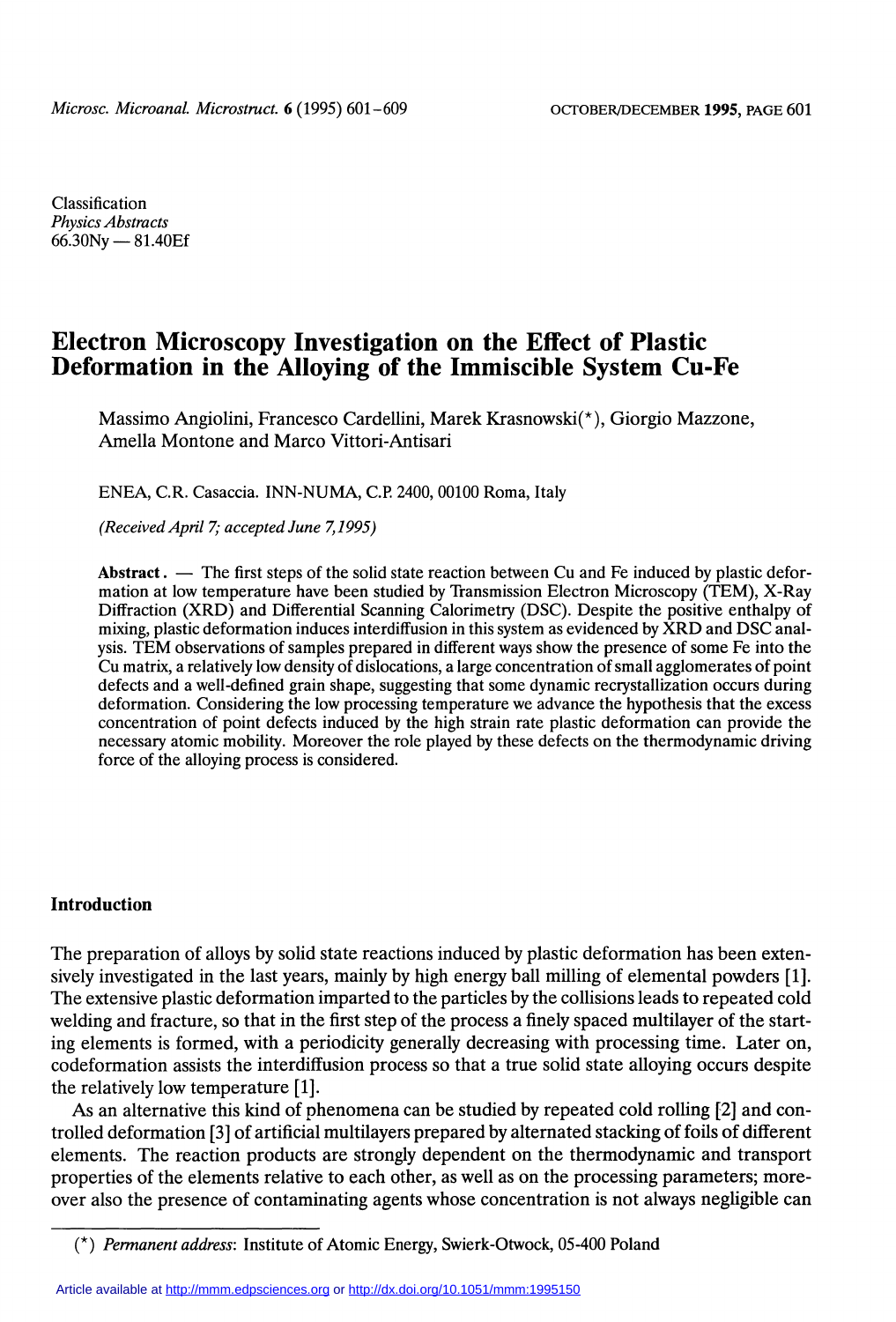play a role on the reaction path and on the final product [4]. The resulting phase or mixture of phases can represent both a stable or a metastable thermodynamic situation. For suitable elemental couples and processing parameters the reaction product can be a metastable amorphous alloy with structure and properties similar to what can be obtained by rapid quenching from the melt.

Even if the details of the solid state reactions occurring in these processes are not completely understood, it is often reported that the codeformation process seems to enhance the reaction rate and to give rise to unusual reaction paths, owing mainly to the fact that some phases present in the phase diagram are not able to nucleate in these experimental conditions [1]. However, in most cases the final product has a lower free energy than the starting mixture, so that the main task is to describe the reaction kinetics on the basis of a suitable metastable phase diagrams.

A few years ago it has been shown [5] that even elements which are almost immiscible in the solid state because of their positive enthalpy of mixing, like Cu-Fe, can be alloyed with the above method. Several hypotheses have been advanced in order to explain this effect mainly pointing to a thermodynamic justification for the driving force of the reaction, but up to now there is no unanimously accepted explanation. To this purpose, several details of the sample microstructure whose nature can, in principle, affect the relative free energies of the relevant phases have been taken into account. Eckert [6] has pointed out that the high dislocation density induced by the plastic deformation can increase the free energy of the starting Cu-Fe mixture, while Bormann [7], discussing the similar case of the Co-Cu system, has taken into account the contribution of the high density of interfaces to the enthalpy of the system. However it has been shown by Bormann [7] that the contribution of the dislocations is negligible in both systems owing to the fact that the atomic sizes of the elements are quite close to each other so that the segregation at the dislocations cores does not affect significantly their strain field and the stored energy. On the other hand the estimates made by the same author on the contribution of the interfaces show that periodicities typical of the usually hindered wavelengths in the spinodal decomposition and therefore of the order of a few nm are required to enhance the free energy above the metastable CuFe solid solution. Alternatively Yavary [8, 9] considered both the effect of possible oxygen contamination in the process and the enhanced solubility related to the Gibbs-Thompson effect making the hypothesis that Cu-Fe interfaces with a radius of curvature of the order of a few tens of nm can derive from the fragmentation of the starting powders in the ball milling process.

Most of the experimental work on this effect has been carried out by XRD, Mossbauer spectroscopy and DSC; the purpose of this paper is to investigate this effect by a careful investigation of the microstructure by TEM.

#### Experimental Method

Mechanically alloyed powders were obtained by milling in an Ar atmosphere in a Spex 8000 mixermill the equiatomic mixture of commercially pure 99.8% Cu and 99.5% Fe powders from Koch Chemicals. The mill was equipped with 2 balls of 12.7 mm diameter and the ball to powder ratio was about 5 to 1; moreover the milling vial was air cooled during the process.

Specimens for TEM observations have been prepared by embedding the powders milled for 1 h in an Al matrix with the following procedure. A small amount of powder was placed between two Al foils about 0.5 mm thick and this composite was plastically deformed in a hydraulic press up to cold-welding of the Al foils. Since this method can in principle affect the powder microstructure, even if this effect is not expected to have an important role owing to the severe plastic deformation experienced by the powders during the milling process and to the noticeable difference in mechanical properties between the powder itself and the Al matrix, some specimens have been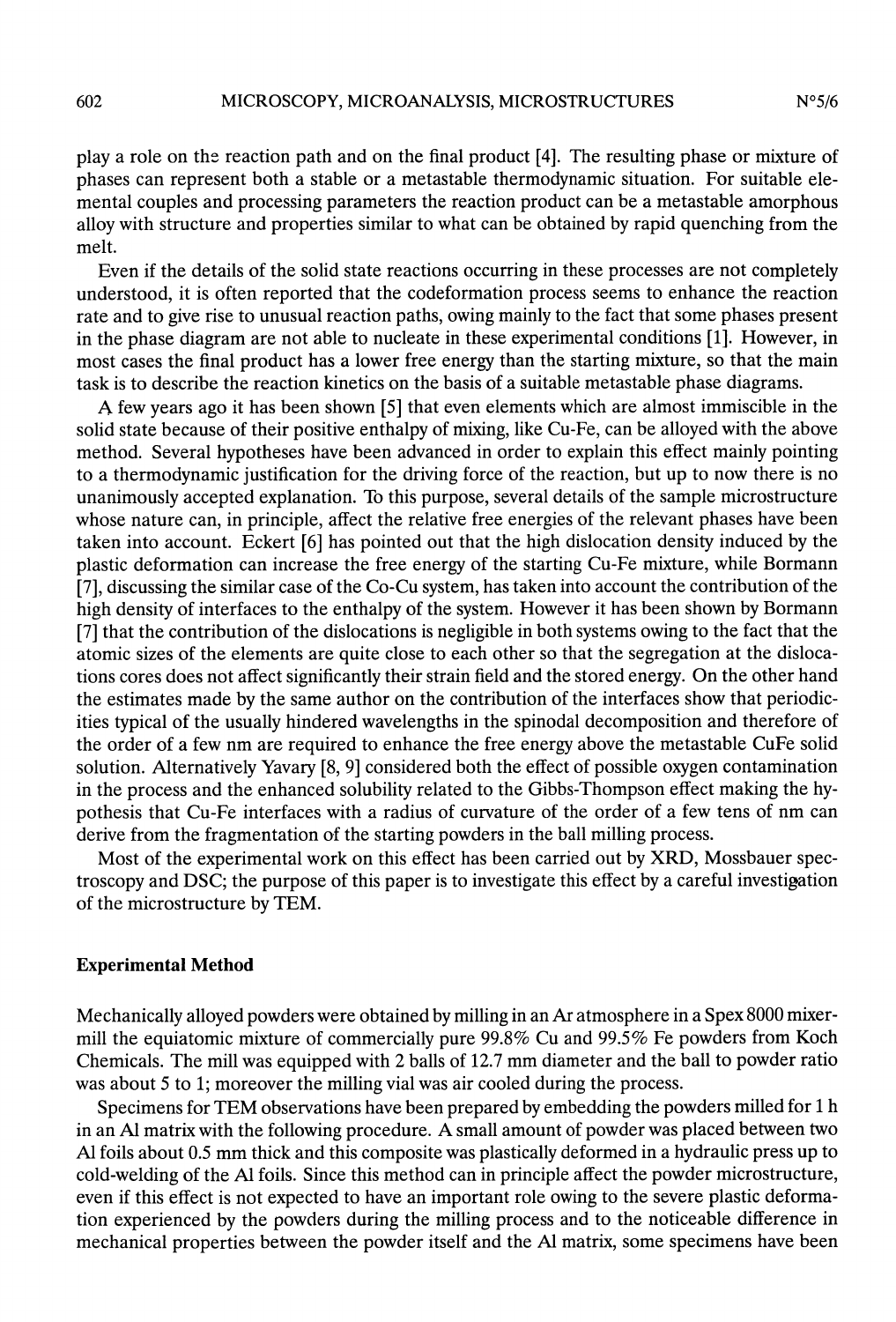also prepared by embedding the powders in an epoxy resin. For both kinds of samples 3 mm discs could be punched after suitable mechanical grinding. Further sample preparation has been performed by dimpling, while final thinning was performed by Ar ion beam milling on a liquid  $N_2$ cooled stage.

With the purpose of checking the effect of plastic deformation at high strain rate on the interdiffusion behaviour and on the material microstructure we have prepared also a second set of specimens by compressive deformation of trilayers prepared by inserting a 1.5 mm thick Cu sheet between two iron sheets about 2 mm thick with a procedure previously reported [10]. The trilayer surface area before deformation was about  $0.25 \text{ cm}^2$ . The deformation experiments were carried out with a hydraulic press with a maximum load of 250 KN applied in 0.1 s at temperatures ranging between room temperature and 500 ° C. The trilayer thickness after deformation was about 1 mm so that an average strain rate of about  $17 s^{-1}$  can be estimated for this kind of samples. In this case thin foils for TEM observations were prepared in cross sectional geometry by mechanical methods followed by ion beam milling with a procedure already reported [10].

Observations have been carried out with a Jeol 4000 FX transmission electron microscope equipped with analytical facilities.

The microstructure and the thermal properties after different milling times have been also studied by XRD and DSC.

## Experimental Results

Our XRD and DSC data are in good agreement with previously reported results. At the concentration under study, after milling for a sufficient time, the X-ray diffraction spectrum shows a single phase fcc structure with a lattice parameter slightly larger than that of pure Cu since the reflections of bcc Fe gradually vanish during the process. The DSC of a fully alloyed sample, shows the expected behaviour, with a quite broad exothermic peak extending from about 500 K to 900 K. After heat treatment at 973 K the X-ray diffraction pattern shows again the presence of both fcc Cu and bcc Fe.

Since our purpose is to study the first stages of the alloying process, we have observed by TEM the powder milled for 1 h. The results can be summarized as follows.

At the first stages of milling the powder is strongly inhomogeneous since the stochastic nature of the process gives rise to different histories for different powder particles. In particular, if the sample is examined by experimental methods with high spatial resolution several local situations can be observed which can be significatively different to each other. In addition to several spots where the unreacted elements are present, some alloyed grains can be found. Figure 1 shows the dark field image of an fcc grain with a Fe concentration of about 12% measured by X-ray microanalysis. The microdiffraction pattern evidences a single crystal fcc structure, so that we can exclude the presence of overlapping grains contributing to the X-ray signal. In general the microstructure shows the presence of a relatively small density of extended defects and in the larger Cu-rich grains some twins can be observed, suggesting that some sort of dynamical recrystallization occurs during the process. In fact this behaviour is observed also in relatively large grains so that it cannot be ascribed to the small grain size where the dislocation multiplication mechanisms can be hindered. In some Cu-rich areas extra spots can be observed in the selected area diffraction pattern, which can be indexed as belonging to the  $Cu<sub>2</sub>O$  phase (Fig. 2). Dark field images obtained with these reflections show often a homogeneous distribution of small particles which appear to have precipitated in the fcc matrix. Notice that the sample was inserted into the microscope just after the ion milling process so that surface oxidation is not expected to be responsible for this feature. Moreover the presence of oxide particles was detected only in some grains.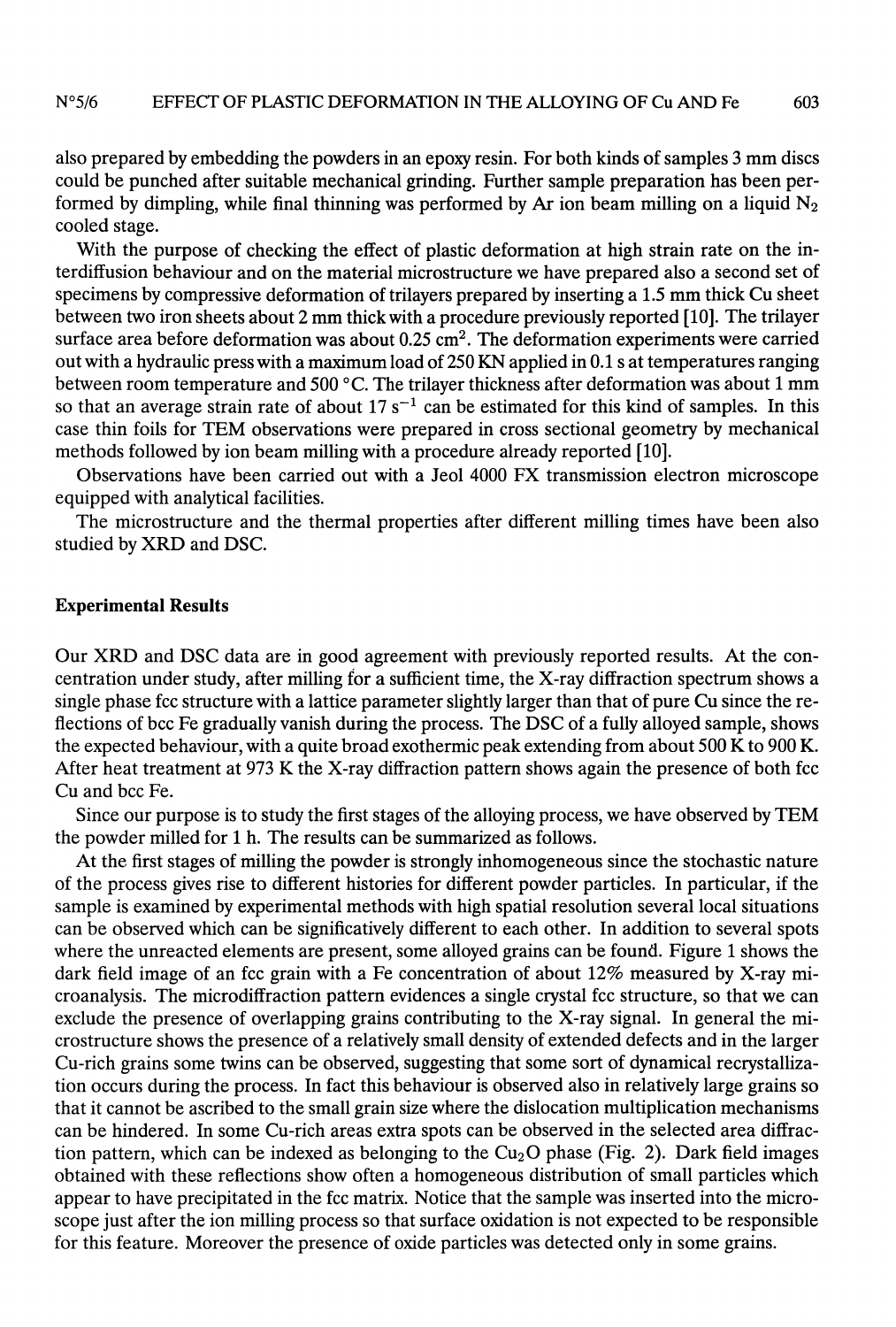

Fig. 1. - Dark field image of a fcc grain with 12% Fe content in the sample mechanically alloyed for 1 h.



Fig. 2. - Selected area diffraction pattern from a Cu-rich grain in the sample mechanically alloyed for 1 h.

In Figure 3 where an out of focus image of a Cu-rich area is reported, it is possible to observe the presence of a high density of small intragranular voids with a relatively homogeneous distribution.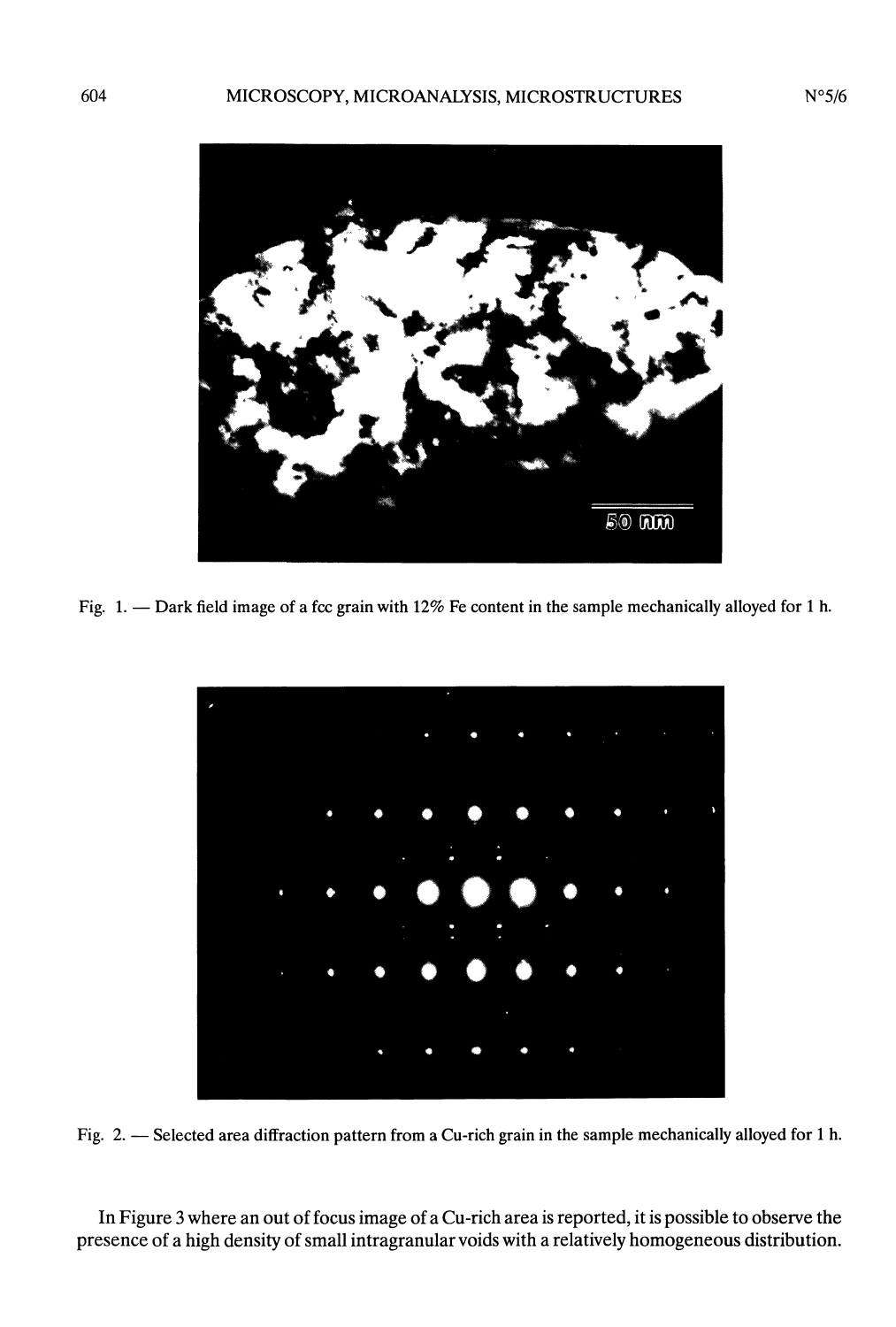

Fig. 3. — Out of focus image of a Cu-rich area in the sample mechanically alloyed for 1 h.

Summarizing, despite the noticeable inhomogeneity of the sample, it is possible to say that the observed microstructure is characterized by the presence of some alloyed grains, of a large density of small voids, of  $Cu<sub>2</sub>O$  precipitates which show a definite orientation relationship with the matrix and by a relatively low amount of extended defects.

As far as the second type of samples is concerned, we obtained bonding between Cu and Fe only for processing temperatures higher than 300 °C.

The typical microstructure of the Cu grains is shown in the weak beam image of Figure 4 and it appears to be the same for all deformation temperatures. While many annealing twins are present, the grain size is of the order of several  $\mu$ m. The dislocation density is relatively low and a large density of small defect clusters can be observed. Also in this case the microstructure points to the occurrence of dynamical recrystallization during the deformation process. Moreover the presence of some Fe can be detected by X-ray microanalysis.

On the contrary the Fe areas show a cellular microstructure as one can expect from a plastically deformed sample, and no Cu can be detected within the microanalysis sensitivity.

The Fe concentration profile in the Cu matrix, measured with a nominal beam diameter of 20 nm, is reported in Figure 5 for two different deformation temperatures.

Considering that secondary fluorescence can be induced from the Cu photons into the pure Fe present on the other side of the interface, we have estimated this contribution with the following procedure.

Taking into account the fluorescence contribution the ratio between the apparent Cu and Fe concentrations can be written as:

$$
\frac{C_{\text{Fe}}}{C_{\text{Cu}}} = K \frac{(I_{\text{Fe}} - F)}{I_{\text{Cu}}}
$$

where  $C$  represent concentrations,  $I$  collected intensities of characteristic X-rays,  $F$  the secondary fluorescence contribution and K is the Cliff-Lorimer constant. The ratio  $F/I_{\text{Cu}}$  at a distance x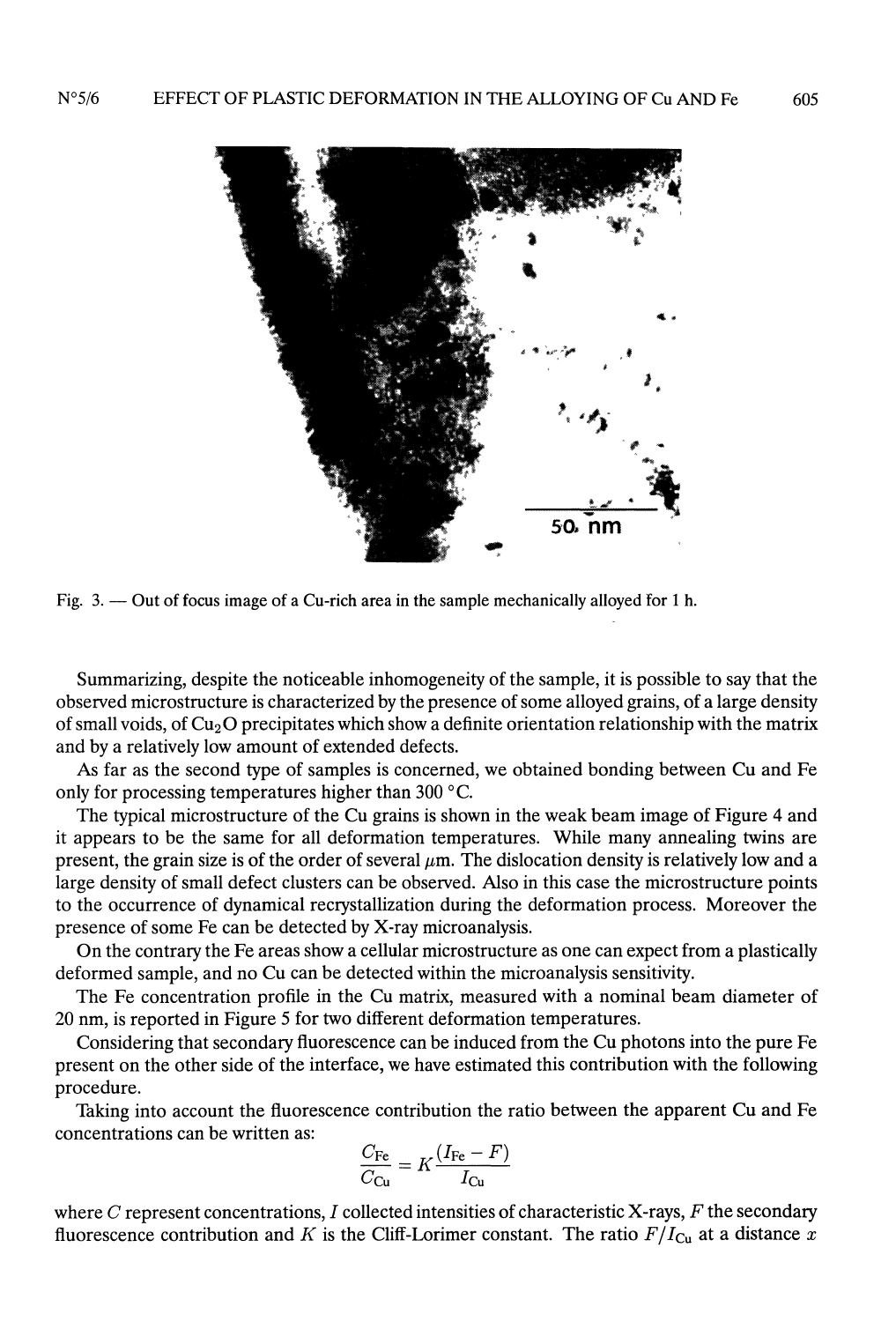

Fig. 4. - Weak beam image of a Cu grain in the trilayer sample deformed at 300  $^{\circ}$ C.



Fig. 5. - Experimental Fe concentration versus distance from the interface for trilayer samples deformed at different temperatures.

from the interface can be evaluated approximately with the following equation in the limit of small specimen thickness and with the additional hypothesis that all the Cu photons reaching the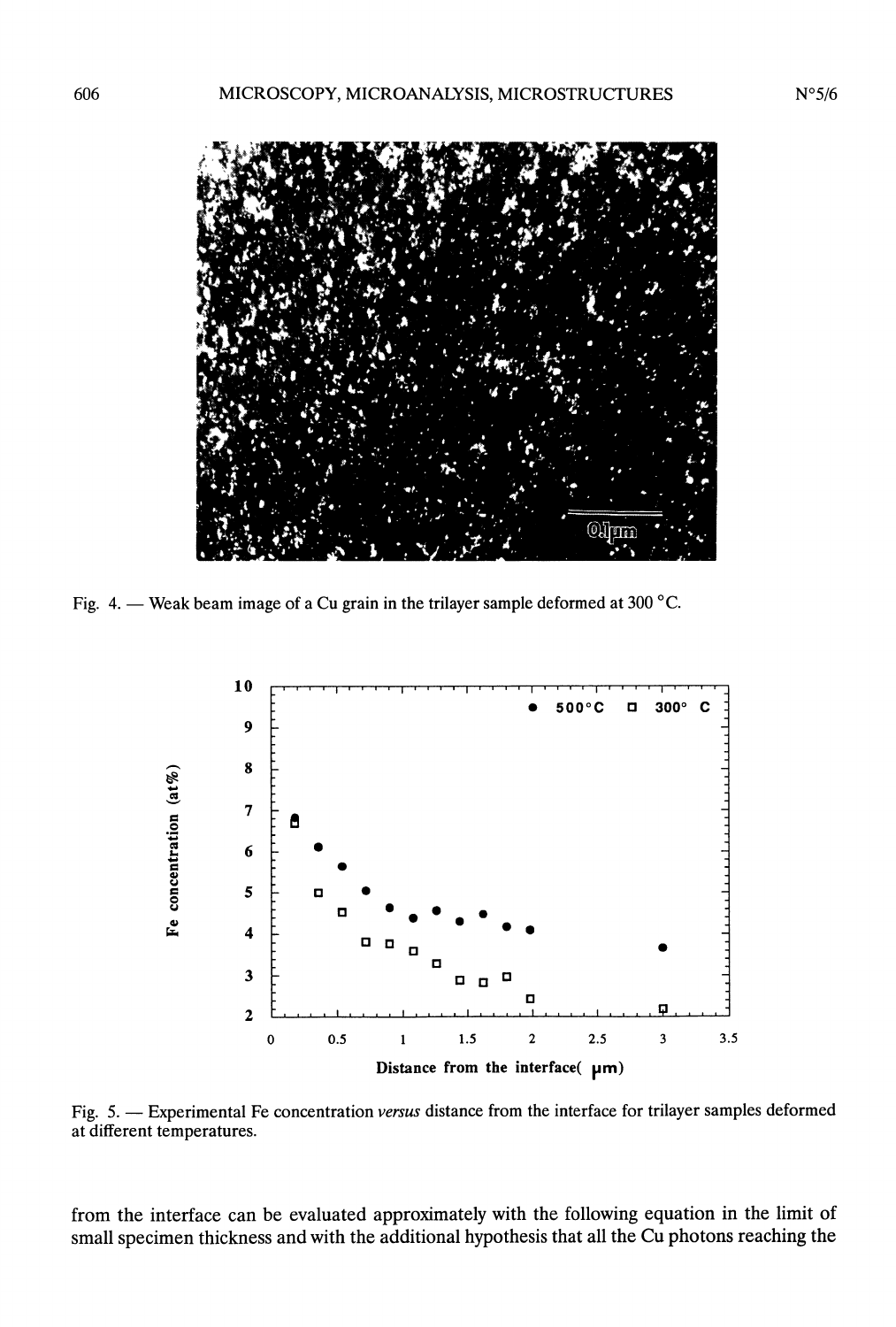interface are adsorbed by the Fe sheet:

$$
F(x)/I_{\text{Cu}} = 2J\Omega \int_0^1 \frac{t x}{4\pi^2 (x^2 + y^2)^{3/2}} \exp - \left(\mu (x^2 + y^2)^{1/2}\right) \mathrm{d}y
$$

where  $t$  is the specimen thickness,  $y$  is a coordinate in the interface plane parallel to the specimen surface,  $\mu$  is the absorption coefficient of Fe K radiation in Cu, J is the jump ratio at the Fe K absorption edge and  $\Omega$  is the Fe K fluorescence yield.



Fig.  $6.$  - Fluorescence contribution computed for different specimen thickness.

This equation can be integrated analytically considering that for small values of y the exponential term can be expanded up to first order, while for large values of the same parameter  $x$  can be neglected relative to y. The results ôf this computation are also reported in Figure 6 for different specimen thickness.

We want to remark that these approximations cause an over-estimate of the fluorescence contribution particularly in the region close to the interface, since we do not take into account that some photons entering into the solid angle defined by the interface itself can only travel a short distance into the Fe sheet with an absorption probability different from unity, since their trajectories are not normal to the Fe-Cu interface.

Even if a fully quantitative assessment is beyond the purpose of this work we can notice from Figures 5 and 6 how secondary fluorescence can contribute to the observed concentration increase close to the interface but it cannot account for the Fe concentration at larger distances. Moreover we notice that the experimental results are only slightly affected by the sample thickness showing again that the secondary fluorescence contribution, which, instead, is expected to grow linearly with the sample thickness is only a small fraction of the detected X- ray intensity. In conclusion we observe that some Fe diffuses into Cu during the deformation process increasing its local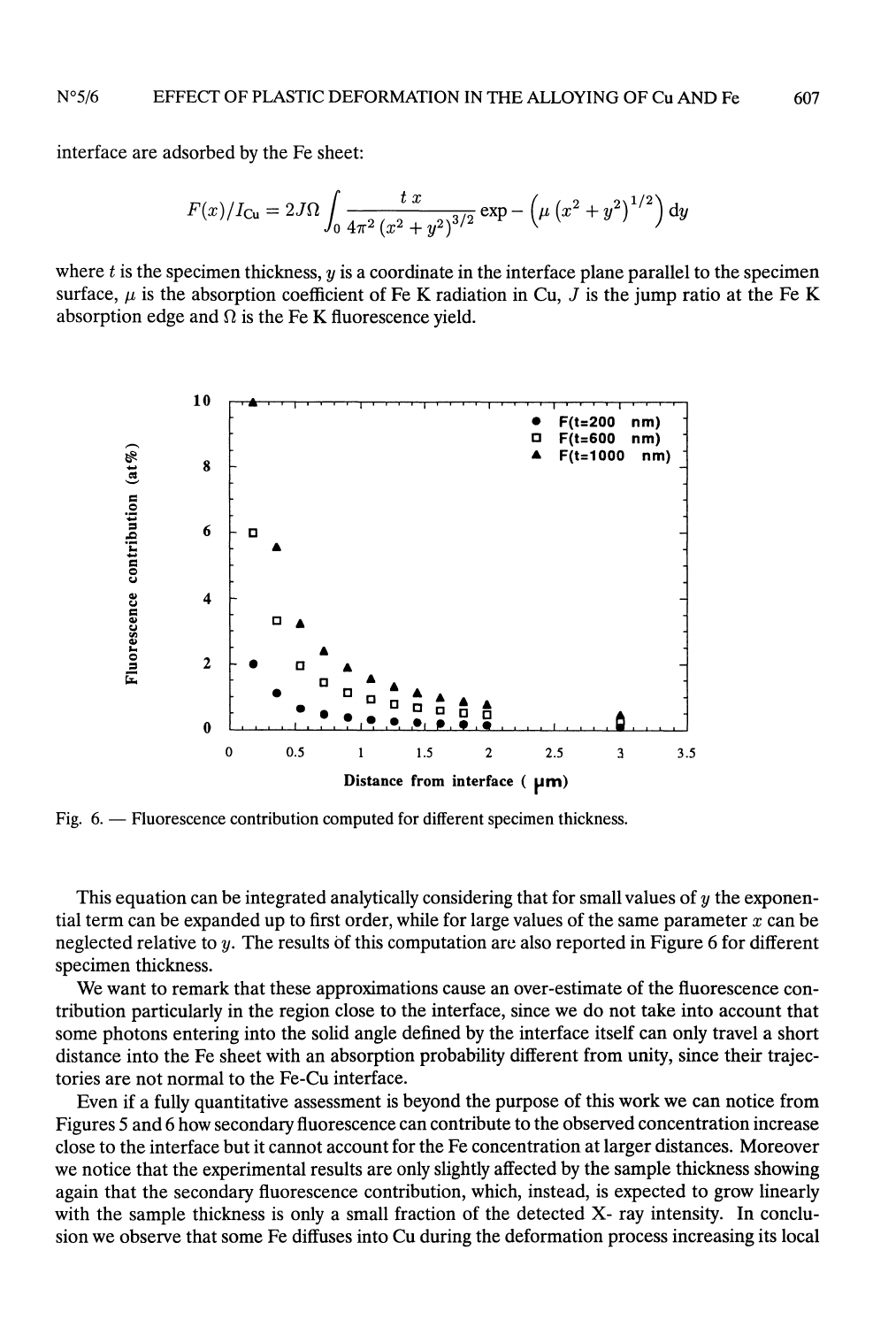concentration abcve the stable terminal solid solubilities at the processing temperatures. Moreover, even if the change in the boundary conditions of the diffusion process caused by the sample deformation prevents a quantitative determination of the effective diffusion coefficient from the concentration profile, we notice how the broad Fe profile points to apparent diffusivities higher by orders of magnitude with respect to the reported thermal tracer diffusion coefficient.

## Discussion and Conclusions

All the experimental observations reported in this work seem to show that some alloying in the Fe-Cu system occurs even in the first stages of the high energy ball milling process. The alloyed grains have a size of several tens of nm and they appear to have a relatively low density of extended defects. Moreover several microstructural features seem to indicate that a high atomic mobility is operating during the milling process. In fact the presence of a low dislocation density, of oxide precipitates showing all the same orientation relationship with the matrix, probably due to a nucleation and growth process, indicate that some atomic rearrangement on a relatively long range occurs during or after the plastic deformation imparted to the powder by the ball collisions. Moreover the small intragranular voids could be caused by the condensation of an excess concentration of vacancies [11].

These findings are confirmed by the microstructure of the trilayer samples deformed in a more controlled way. The relatively large grain size with straight grain boundaries, the presence of many twins and the low density of dislocations show that also in this case atomic mobility is enhanced by plastic deformation at high strain rate. The large density of small defects can be due also for this kind of samples to the agglomeration of an excess concentration of point defects. We remark that these microstructural features are observed only on the Cu side of the interface, while the Fe crystals show a high density of dislocations arranged in a cellular structure, so that we deduce that only in the softer Cu dynamical recrystallization occurs.

The generation of point defects by the dislocation dynamics has been suggested several years ago [12, 13], so that it is not difficult to make the hypothesis that a high concentration of point defects is present in a material subjected to plastic deformation at a sufficiently high strain rate. This hypothesis is confirmed by the broad Fe concentration profile in the Cu matrix which is a direct measurement df atomic mobility during the process.

If we accept that a high excess concentration of point defects is induced by the plastic deformation in both kind of samples, we can suppose that also the thermodynamic equilibrium between the two metals is affected. In fact, considering that the chemical potential of Fe in Cu at the spinodal point is about 22 kJ/mole [9] and that the formation energy of a vacancy in Cu is about 1.25 eV, there is a driving force for a process of vacancy annihilation by a Fe jump across the interface. We can therefore conclude that the presence of Fe in the Cu matrix of the trilayer sample, where only one flat interface separates the two phases, is supporting this hypothesis, which in turn can also explain the microstructure of the ball milled samples.

#### References

- [1] Bormann R., Materials by powder technology, PTM 93, F. Aldinger Ed., DGM Informationsghesellschaft (Oberursel, 1993) p. 247.
- [2] Mazzone G., Montone A. and Vittori Antisari M., Phys. Rev. Lett. 65 (1990) 2019.